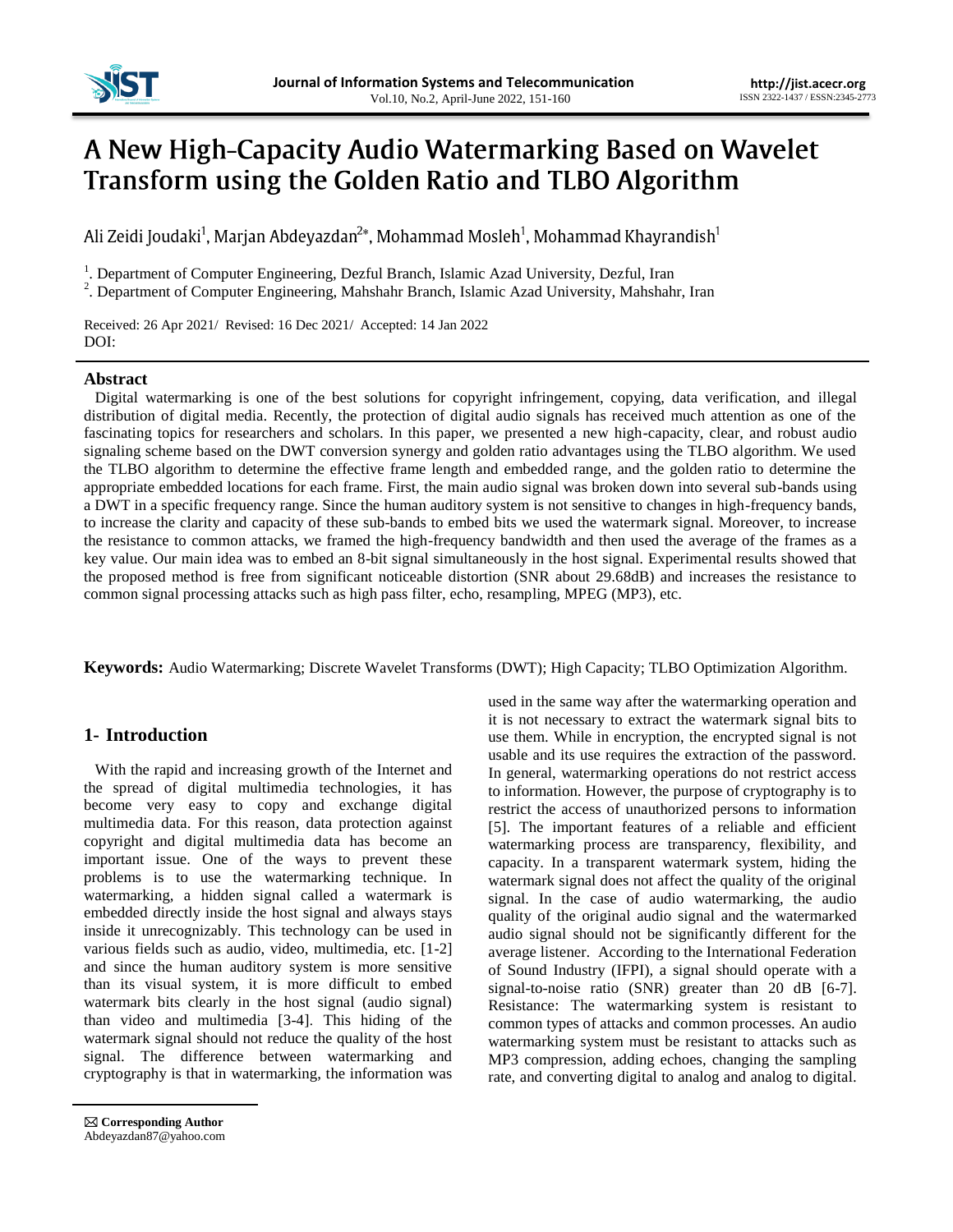Capacity: Refers to the number of bits that are embedded in a medium or in a unit of time in that medium. The storage volume of a photo is equal to the number of bits in which the photo is stored. But the capacity of an audio signal refers to the number of bits that audio is stored per second. In marking methods, a compromise must always be made between the above factors [8]. So far, no specific method has been proposed that can simultaneously meet all three requirements detailed above. Audio watermarking methods are always optimized in terms of the mentioned requirements. Moreover, after performing the watermarking operation, we have to extract the watermark signal [9]. Watermark signal extraction methods can be divided into the following three categories:

- Blind extraction: In this type of extraction, the main signal is not needed and the watermark mark is extracted directly from the watermarked signal. The algorithm proposed in this paper was falls under this extraction category.
- Semi-blind extraction: where some of the main signal properties are required for extraction.
- Non-blind extraction: This method requires the main signal for extraction [10-12].

Methods that use blind extraction are more applicable than non-blind methods. Fallahpour et al. [13] proposed an audio signal watermarking algorithm by embedding and extracting data by the FFT spectrum resizing method. The main point was to choose a frequency band for embedding based on the comparison between the compressed signal and the original and MP3 and a scaling factor. Their results showed the embedding of 5000 bps. Furthermore, the average signal to noise (SNR) was higher than 20 db. The ODG parameter is was also calculated in this paper. The value obtained for this parameter was -0.25. Prayoth Kumsawat [14] presented a blind, robust, transparent audio signal watermarking method with acceptable load capacity. They took advantage of artificial intelligence and wavelet transform. Watermark bits were embedded in the lowfrequency coefficients of the signal determined by discrete wavelet transform. The embedding method was developed through the quantization process. A genetic algorithm was also used to optimize the quality of the watermarked signal. Their results confirmed the embedding of 34.14 bps. The average signal to noise (SNR) in this article was higher than 27.50 db. Meanwhile, the average BER value extracted in this study was about 0 to 4.0039%. The most important limitation of this system was its very low capacity. Martinez et al. [15] proposed a semi-blind, resistant, transparent audio signal watermarking method. They used the benefits of the LDPC technique. The watermark signal bits were embedded in the fifth level of the host audio signal specified by the wavelet transform. Their results demonstrated the embedding of 229 bps. The average signal to noise (SNR) in this article was higher than 40 db. Meanwhile, the average BER value was about  $1.233 \times 10^{-4}$ %. The most important limitation of this system was its very low capacity. Bath et al. [16] proposed a blind, transparent, and strong audio signal watermarking method.They used the advantages of SVD and QIM (quantization). The watermark insertion and extraction methods were designed based on quantization of the norm of singular values of the blocks. Their results showed the embedding of 196 bps. Besides, the average signal to noise (SNR) was higher than 20 db. Meanwhile, the average BER value was about 0 to 0.56&. The most important limitation of this system was its very low capacity. Fallahpour et al. [17] presented a blind extraction audio watermarking method using human auditory amplitude logarithmic domain (HAS). Their results showed the embedding of 7000 to 8000 bps. The average signal to noise (SNR) varied from 21 to 36 db. Meanwhile, the average BER value was about 0 to 13%. The ODG parameter was also calculated in this paper with the corresponding value of-1 to -0.1. Mohsenfar et al. [18] presented a semi-blind, robust, transparent sound signal watermarking scheme with adequate load capacity. They took advantage of QR decomposition (QR factorization) and genetic algorithms. They split the main audio signal into several frames. Each frame was then decomposed using the QR decomposition method, and then the most suitable location for embedding watermarks signal bits with high resistance to potential attacks was determined using a genetic algorithm. Their results confirmed the embedding of 159 bps. The average signal to noise (SNR) in this article was higher than 24 db. Meanwhile, the average BER value was about 0 to 24.18%. The ODG parameter was another calculated in this paper, with a value of -0.36 to -0.81. The most important limitation of this system was its very low capacity. Hu et al. [19] presented a blind, robust, transparent sound signal watermarking scheme with acceptable load capacity. They used variable dimensional vector modulation (VDVM) and the benefits of DWT to balance the two main parameters of capacity and transparency. Their results demonstrated the embedding of 301.46 bps. The average signal to noise (SNR) in this article was higher 20.400 db. Meanwhile, the average BER value extracted in this study was about 1.05%. ODG was also calculated in this paper. The value obtained for this parameter was -0.151[+-0.133]. The most important limitation of this system was its very low capacity. Chen et al. [20] proposed a semi-blind digital audio signal watermarking method. They embedded the watermark signal in the low-frequency coefficients of the discrete wavelet transform. They also used the Karush-Kuhn-Tucker (KKT) advantage to minimize the difference between the main signal coefficients and the watermarked signal. Their results showed the embedding of 1000 to 2000 bps. The average signal to noise (SNR) in this article was 20.21 db. Meanwhile, the average BER value was about 0.11%. Uma R. Nair et al. [21] presented a blind, robust, transparent sound signal watermarking scheme with a high capacity. They used the benefits of discrete wavelet transform (DWT).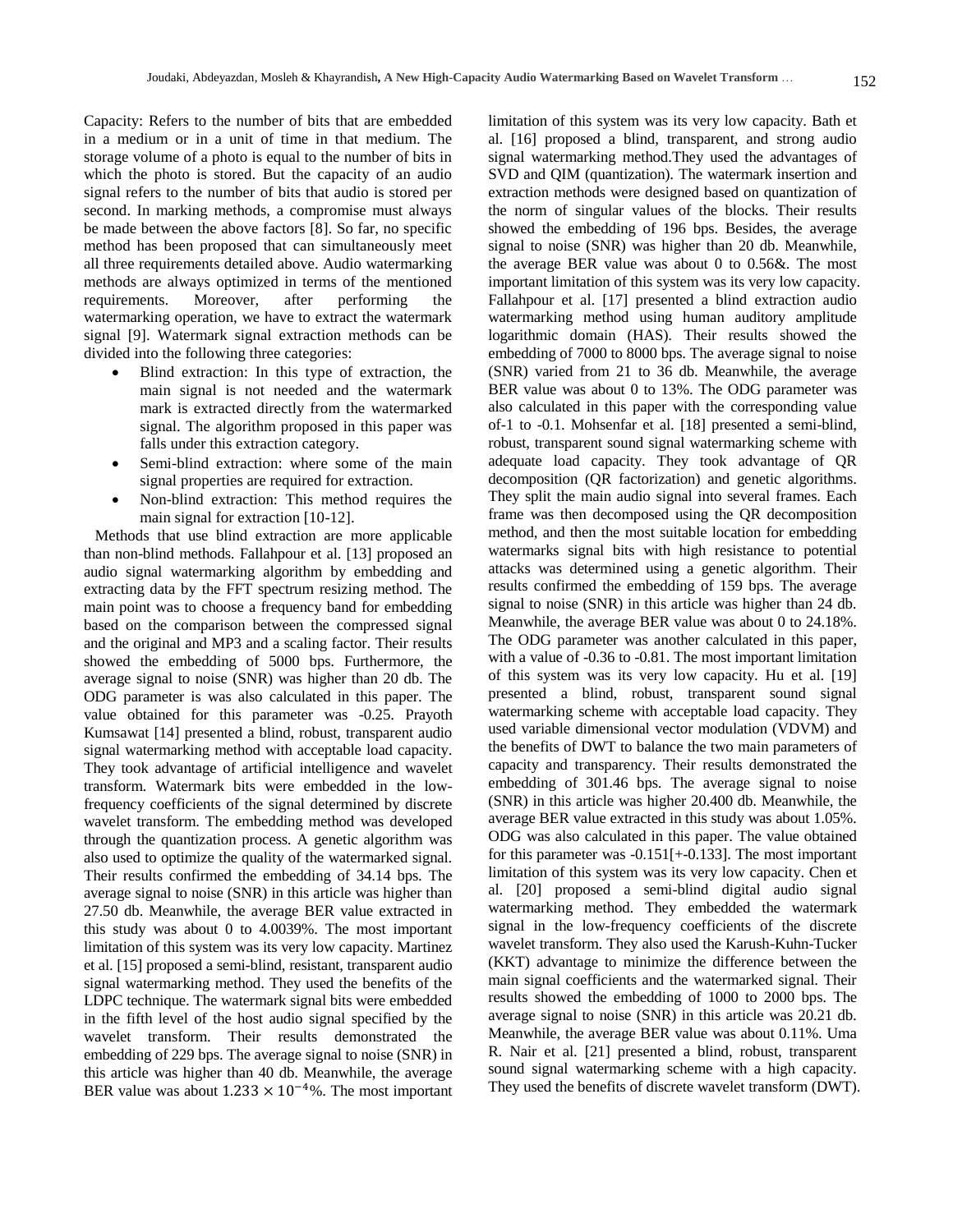First, they processed the original audio signal using wavelet transform. They then divided them into frames of appropriate size. Fibonacci numbers were used to embed the watermark signal bits. Their results confirmed the embedding of 2100 to 3125 bps. The average signal to noise (SNR) was higher than 58 to 69 db. Moreover, the average BER value extracted in this was about 0.0059%. Erfani et al. [22] proposed an audio signal watermarking method. The benefits of the Fourier domain were used to embed the watermark signal by changing the phase of the signal coefficients. Moreover, watermark bits are embedded in the upper domain. Their results showed the embedding of 56.5 bps. The average signal to noise (SNR) in this article was 20.1 db. Meanwhile, the average BER value was about - 0.23 to -1%. Mustapha Hemis et al. [23] presented a sound signal watermarking method, semi-blind, robust, transparent, and with appropriate capacity. Using discrete wavelet converter (DWPT) and (DC-DM) converters, they were able to use DWPT to split audio frames into multiple frequency bands. Use the psychoacoustic model to determine the appropriate sub-bands for embedding watermark signal bits. Moreover, the DC-DM method was used to embed watermark bits in DWPT coefficients. For our compromise between strength and capacity, the sync code technique was used to resist synchronization attacks in the proposed method. Their results showed the embedding of 2500 bps. The average signal to noise (SNR) in this article was higher 35.95 db. Meanwhile, the average BER value was about 0 to 0.35%. The most important limitation of this system was its very low capacity. Arashdeep et al. [24] proposed a sound signal watermarking method with blind extraction, using the advantages of the wavelet transform. Their results showed the embedding of 4884 bps. The average signal to noise (SNR) in this article was 19.88 to 37.92 DB. Meanwhile, the average BER value was smaller than 0 to 5.117%. Sadie et al. [25] Proposed an audio signal marking scheme with blind extraction. Arnold's conversion was used to maintain detection security. They first segmented the host signal and then used the advantages of discrete wavelet transform (DWT) and discrete cosine conversion (DCT) per frame. Their results showed the embedding of 41.19 to 53.87 bps. The average signal to noise (SNR) in this article was 31.0786 db. In addition, the average BER value varied from 00. to 5.0781%. The most important limitation of this system was its very low capacity. Pourhashemi et al. [26] presented a new blind, resistant, transparent sound marking design with high capacity. Using the advantages of Lucas' regular mathematical sequence, they also proposed a 2-bit embedding method. An intelligent recursive adjustment process was also employed to determine the frame size and frequency band values. Their results approved the embedding of 1 to 8000 bps. The average signal to noise (SNR) in this paper varied from 33 to 58 db. Additionally, the average BER value was about 4.908%. The ODG parameter was estimated and the resulting value varied from

-0.35 to -1.57. The main weakness of is the proposed design was its low resistance to some attacks. Mehdi Mosleh et al. [27] presented a new blind audio watermarking design that could use the synergy between fuzzy inference system, onevalue analysis (SVD), and the Fibonacci sequence in discrete cosine conversion (DCT) between power transparency and compromise and create capacity. Their results demonstrated an embedding of 593.34 bps. The average signal-to-noise ratio (SNR) in this paper was 49.8093 db. Moreover, the average BER value was 1.3644. ODG was another parameter calculated in this paper with the resulting value varying from -0.18 to -0.46. The main disadvantage of the design developed in this article was its low capacity. Ahmad Hussein Ali et al. [28] proposed a high-capacity audio steganography model based on fractal coding and uniform coefficient modulation. Their model was able to use the HASFC approach based on latent coating mapping, uniform coefficient modulation, and hybrid turbulence mapping techniques in the field of wavelet transform. The average signal-to-noise ratio (SNR) in this paper was 50 db. Moreover, the average BER value was 0.0369. The ODG parameter calculated in this paper varied from 4.6 to 4.8. The main disadvantage of the developed model was its very low capacity as well as its low resistance to some attacks.

#### **1-1- Discrete Wavelet Transformation (DWT)**

The authors used the advantages of the TLBO algorithm to determine the frame length and the optimal location of the signal bits, and the optimal target performance in the embedding and extraction steps. In a marked signal, SNR was increased in the embedding process and the bit error was reduced in the extraction process. The main idea was to embed an 8-bit signal simultaneously in the host signal. As mentioned above, one of the most important challenges in the auditory signal system is to provide an effective way to increase the correlation between the three criteria of transparency, strength, and load capacity. To this end, this study presented a new audio signal scheme based on the benefits of DWT and the TLBO optimization algorithm, and the golden ratio. The other sections of the article are structured as follows: In the first section, the concept of watermarking and its applications are introduced. In the second section, the DWT conversion, the golden ratio, and then the TLBO algorithm are discussed. In the third section, the proposed method is introduced in detail. Simulation results and experimental data are presented in the fourth section of the paper. Finally, the article ends with a concluding section.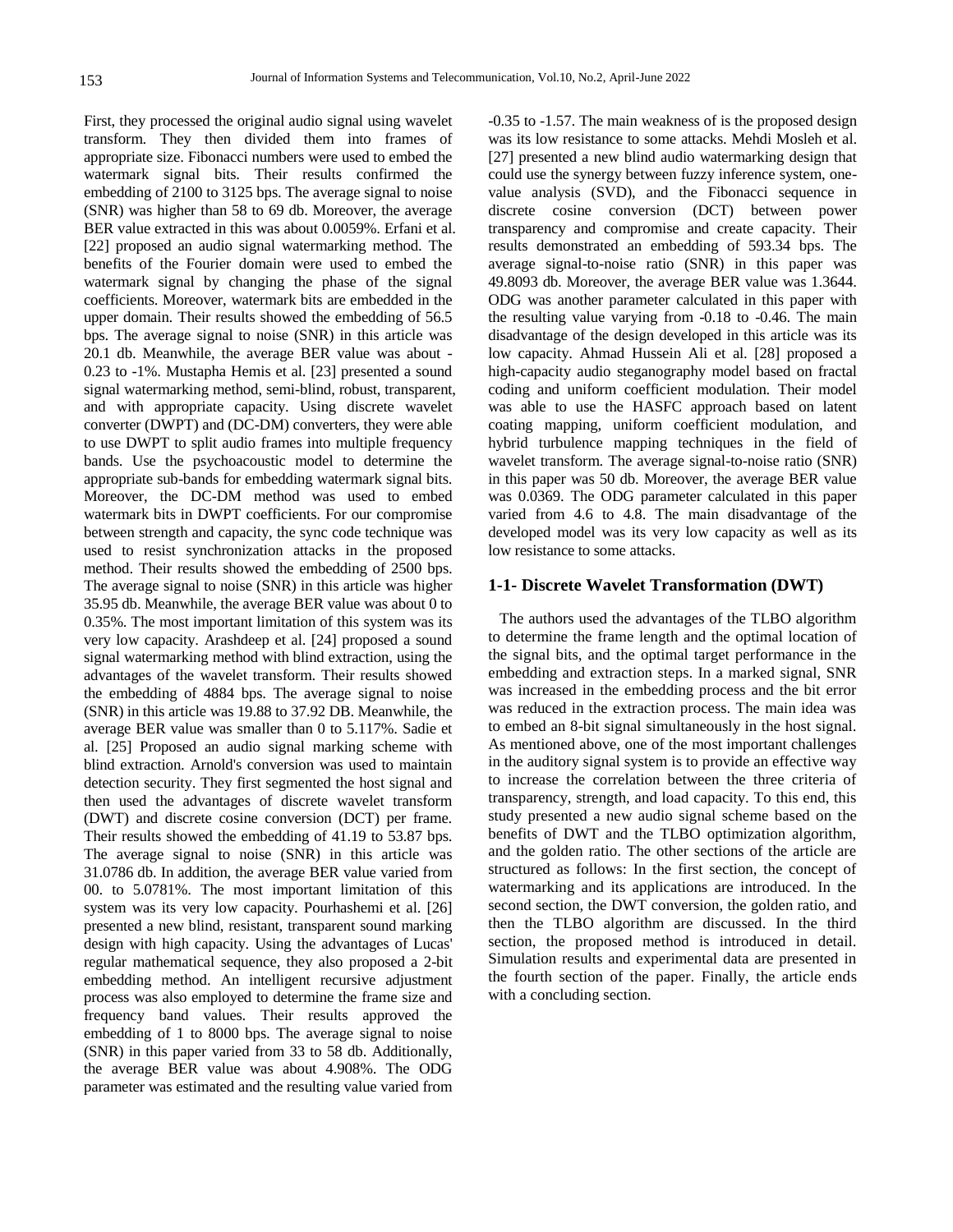## **2- Preliminaries**

The general outline of this paper is as follows: Initially, the host program reads the audio signal and the signal (image) separately. In the second step, wavelet transform is applied to the main audio signal in three levels and CD3 coefficients are generated. Then, using the TLBO algorithm, the CD3 coefficients are framed and the amount of embedding distance is also determined. Then, using the golden ratio sequence, the signal bits are embedded in appropriate suitable place in the host signal. Finally, a watermark signal is generated. In the extraction step, the specified signal (Lena image) is extracted. An inverted wavelet transform is applied to the specified signal in three steps. The coefficients below the high-frequency band are also extracted and framed. Finally, the binary equivalent of the extracted data is calculated and the pattern signal is extracted. signal at different scales.

Wavelet transform, like Fourier transform and cosine transform, models the data [29]. compute coefficients to indicate how similar a particular function is to applied data. Most wavelet analyses add a parameter that specifies how often this function is applied to the wavelet function, and the remaining intervals of the function are zeroed by this wavelet. What does not make sense in the sine and cosine waves is a powerful and flexible tool for solving many complex problems. Here are some of the features listed below: • Wavelet is a tool that can display a signal with different degrees of resolution and can be used to examine the signal at different scales. • Wavelet transform can display the signal in only a few non-zero sentences. The principles of discrete wavelet transforming go back to a method called sub-band bandwidth [30-31]. In the discrete mode, filters with different cut-off frequencies are used to analyze the as the signal passes through the upper and lower filters, its different frequencies are analyzed. In discrete wavelet transform, the signal resolution is controlled by the operation of the filters, and the scale changes with low sampling or high sampling. Processing begins with a discrete wavelet transform. Initially, the signal passes through a low-voltage digital half-band filter with a shock response of h [n], so the filter output is equal to the input convolution and the filter shock response. As a result of this filtering operation, all frequency components greater than half of the highest frequency in the signal are removed. Since the maximum output signal frequency of the filter is equal to  $\pi/2$  radians, half of the samples can be omitted. Therefore, by deleting one of the samples, the signal length is halved without losing any piece of information. A similar process is performed using a semiband digital high pass filter with a shock response of g [n]. As a result, at the output of the first stage of the wavelet conversion operation, two versions, one high-pass and one low-pass, with a reduced length (half) of the initial signal are obtained as follows:

$$
y_{\text{high}}[k] = \sum_{n} x[n].g[2k - n]
$$
 (1)

$$
y_{\text{low}}\left[k\right] = \sum_{n} x[n].\,h[2k - n] \tag{2}
$$

This halves the temporal resolution and doubles the frequency resolution. This process can be re-applied to the low-pass version, doubling the frequency resolution at each stage by reducing the time resolution to half of the previous stage. This idea is known as the filter bank method for calculating discrete wavelet transform. The output coefficients of the low-pass filter follow the original shape of the signal. Hence, these coefficients are called approximations. High pass filter output coefficients also include high-frequency details. Hence, these coefficients are called details. As the number of conversion steps increases, so does the amount of details. It should be noted that the number of steps required to convert a discrete wavelet depends on the frequency characteristics of the analyzed signal. Finally, discrete wavelet wave conversion is obtained by juxtaposing the filter outputs from the first stage of the filter. Therefore, the number of wavelet conversion coefficients will be equal to the number of input discrete signal samples. Three levels of discrete wavelet transform decomposition are shown in Figure 3. As can be seen, A1 and D1 are the coefficients of the first level of signal decomposition X [n]. In the second level, A1 is decomposed into A2 and D2 and, in the third level, A2 is decomposed into A3 and D3:



Fig.1 The three levels of the discrete wavelet transform decomposition

#### **2-1- Golden Ratio**

In mathematics and art, the golden ratio occurs when the ratio of the larger part to the smaller part is equal to the ratio of the whole to the larger part. It geometric definition was used to obtain the golden ratio,  $\frac{a+b}{a} = \frac{a}{b}$  $\frac{a}{b} = \emptyset$ . Following this equation, which is the definition of the number  $(\emptyset)$ , we can conclude from the equation on the right:  $a = b \times \emptyset$ . Thus, we will have:  $\frac{b \times \emptyset + b}{b \times \emptyset} = \frac{b}{\emptyset}$  $\frac{\lambda \varphi}{b}$ . By removing b from both sides., we have:  $\frac{\varphi+1}{\varphi} = \varphi$ . The positive answer is as follows:

$$
\emptyset = \frac{1+\sqrt{5}}{2} \simeq 1.6180339887 \tag{3}
$$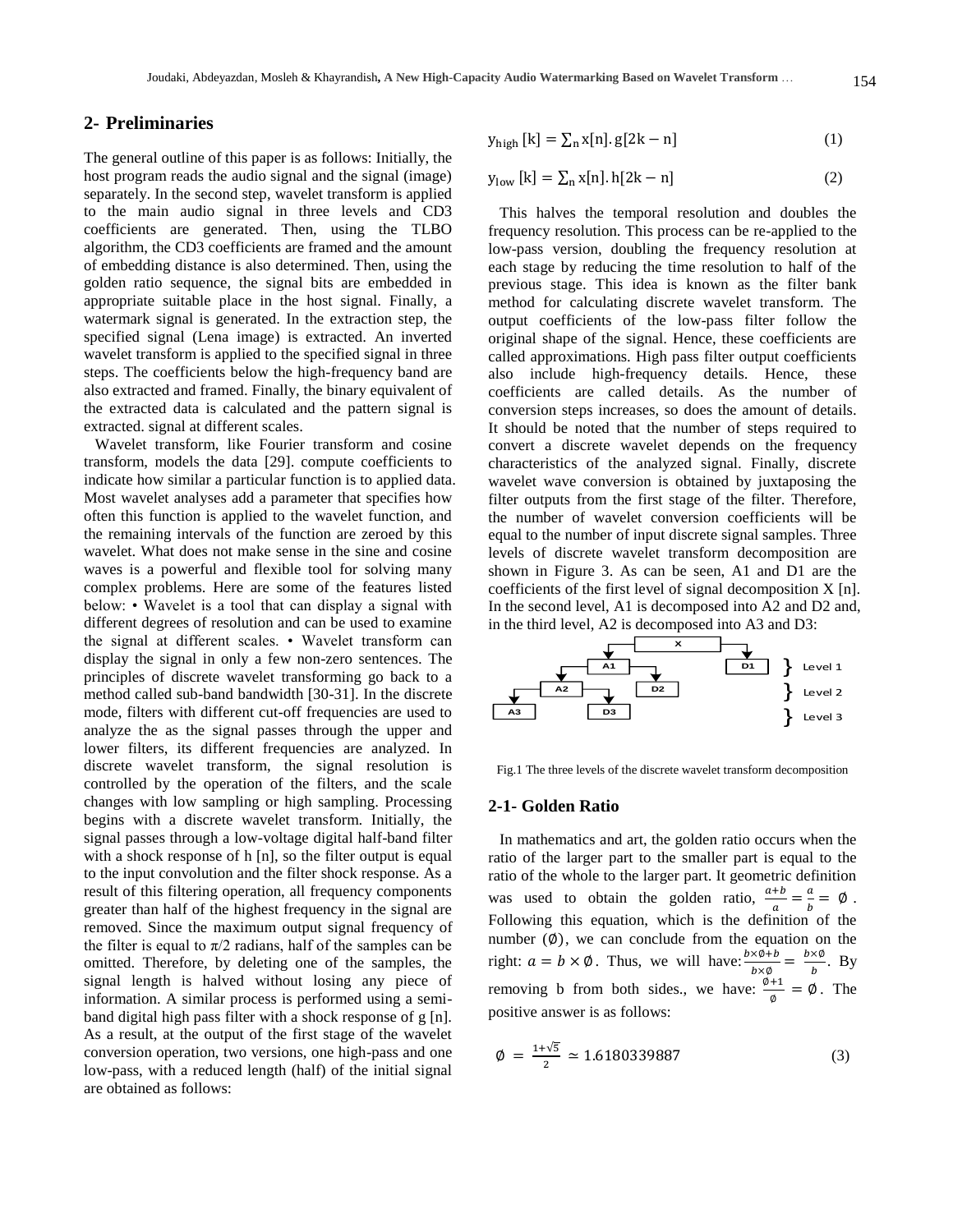## **2-2- TLBO (Tteacher Learning Based Optimization) Algorithm**

In recent years, meta-heuristic algorithms have been used to optimize engineering problems. These algorithms are either modeled based on natural phenomena (such as ant colony and birds algorithms) or sample human social exchanges (such as Imperial competition algorithms and teacher learning algorithms). The most important advantage of these algorithms is that they are simple and do not require complex mathematical problems such as derivatives and integrals. Teacher learning based optimization algorithm is an interesting algorithm for optimizing engineering issues which are modeled based on the teacher training in the classroom. This algorithm has two training steps. The first step is based on the teacher training and the second one is based on the student debate after the end of the class. In the first phase, the person who provides the best answer in the population is selected as the teacher  $(X_{\text{teacher}})$  and other members of the population are known as students  $(X_i)$ . In the following section, the average position of the students  $(X_{mean})$  is calculated. The reason for calculating the student knowledge average is that the teacher gives the training according to the average level of the class. By considering "r" as a random number and  $T_f$  as a constant coefficient, it is possible to model the movement of students in the first step by the following equation [32-34].

$$
X_{\text{new}} = X_i + r \times (X_{\text{teacher}} - T_f. X_{\text{mean}}) \tag{4}
$$

Where  $X_i$  and  $X_{\text{new}}$  are the current and the new situation of the students, respectively, and Tf is a training factor that is considered as 2.

In the second stage, the teaching process is assigned to the students, so that each student selects another student randomly and shares knowledge with each other and also updates his/her position; thus trying to use the other students' information to raise his/her level of awareness and knowledge. This phase can be modeled using the following formulations [13-16]:

$$
X_{new} = X_i + r(X_i - X_j) \quad \text{if} \quad f(X_i) < f(X_j) \tag{5}
$$

$$
X_{new} = X_i + r(X_j - X_i) \quad \text{if} \quad f(X_j) < f(X_i) \tag{6}
$$

In this stage, the move is made if the new position is better than the previous position. Moreover, the condition for the termination of this algorithm is to reach the end of the iteration. The algorithm will continue until the termination condition is met. The method proposed in this study is a blind audio watermarking technique that is developed by applying the discrete wavelet transform (DWT) on the digital audio signal. The algorithm consists of two procedures; The watermarking embedding procedure and watermarking extraction procedure.

## **3- The Proposed Watermarking Scheme**

The method presented in this article was a new approach to increasing the encryption capacity of audio signals for covert telecommunication purposes. In a wavelet transform using two filters, the signal is decomposed into several subbands in a specific frequency range. Because the human auditory system is not sensitive to changes in highfrequency bands, we use these sub-bands to embed blue signals. This increases the embedding capacity. The method discussed in this paper uses high-frequency coefficients above the surface of the third wavelet, to which the human ear is less sensitive than embedded blue markers. As mentioned, we need to find a way that fits the three criteria of transparency, flexibility, and capacity. Determining the appropriate sub-band plays a significant role in enhancing capacity and transparency. In this paper, we have determined the appropriate sub-band by wavelet transform. Moreover, the size of the frame is directly related to the amount of resistance. Therefore, the longer the frame, the more resistant it will be and the less capacity it will have, and vice versa. The appropriate frame length was determined using the TLBO algorithm. To further increase the resistance, the coefficients of this sub-band were framed and the average length of each frame was calculated and placed in the first cell of each frame. The signal was converted to a bit sequence, and each of the eight signal bits was placed in the appropriate range determined by the TLBO algorithm using the golden ratio sequence.

## **3-1- Watermark Embedding Procedure:**

In this section, a sound-blind marking scheme with highcapacity and clear and robust features is developed based on the TLBO algorithm and wavelet transform. The embedding process is performed through 6 main operations:

**Inputs:** Watermark signal, suitable sub-band coefficients by DWT The frame length size is determined by the TLBO algorithm.

**Output:** Watermark signal the proposed method is detailed as follows:

#### **Begin**

**Step 1:** Before inserting the pattern into audio, the pattern is converted into a one-dimensional bit sequence. To convert bit patterns into a sequence of bits, we need to convert a two-dimensional array into a one-dimensional array. To do this, we scroll the bit pattern line by line and convert the bit values of the bit pattern into a bit sequence.

**Step 2:** We used the Dobchi 8 wavelet transform to analyze the host sound. Host sound analysis is performed at 3 levels. The lower the resolution level, the lower the resistance of the algorithm and the higher the watermark capacity, and vice versa, because the human ear is less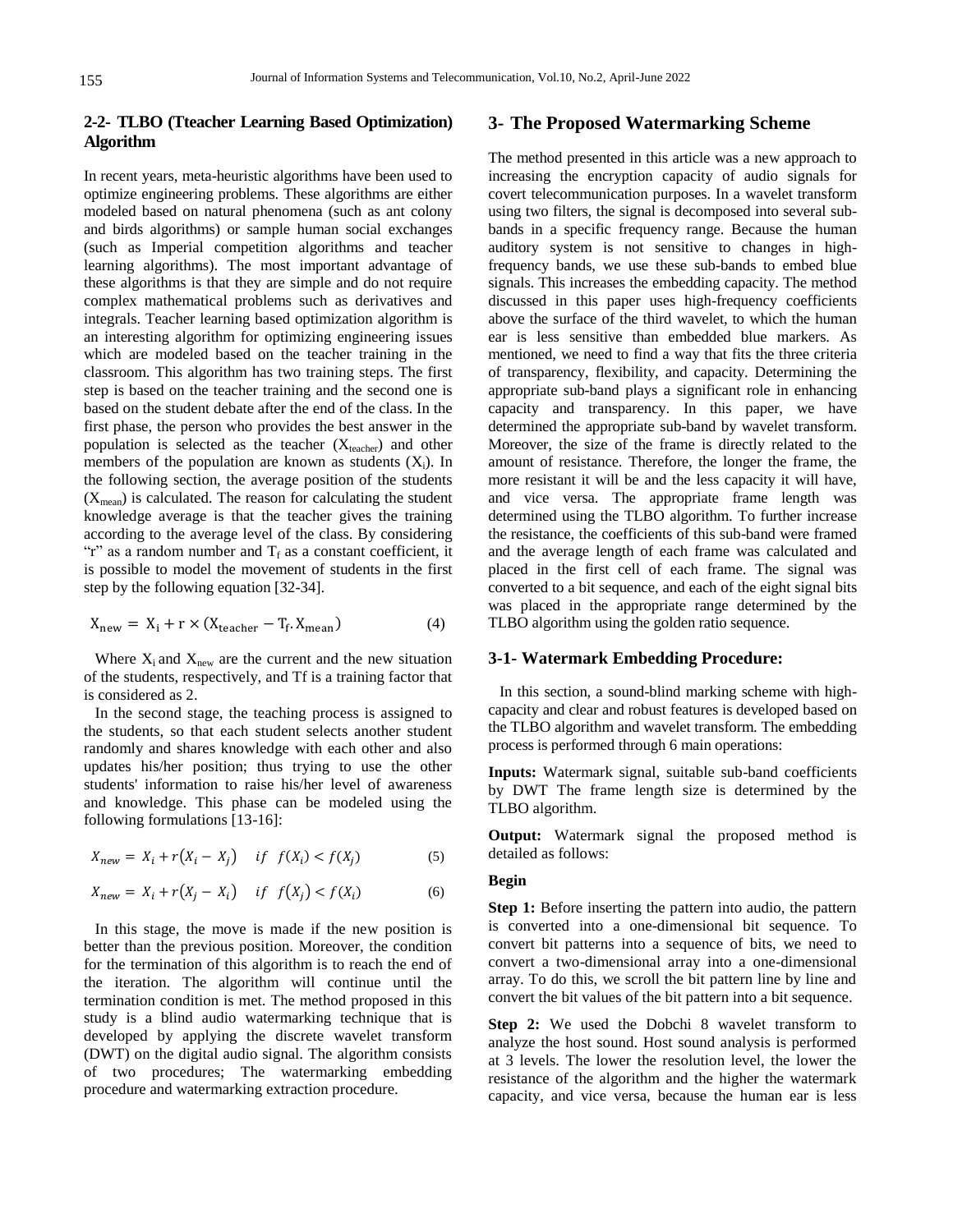sensitive to the coefficients of detail (high frequency). In this method, we model on the CD3 sub-band.

**Step 3:** The CD3 coefficients are divided by the TLBO optimization algorithm into the number of frames of a given length. Then, the average (mi) for each frame is calculated based on the average absolute values of the samples per frame. It should be noted that the greater the number of frames or the smaller the frame size, the greater the transparency of the algorithm and the lower the resistance, and the smaller the number of frames, the greater the power of the algorithm. Then, the average absolute value of the samples of each frame is calculated using the formula (7) and store it in the first cell of each frame.

$$
m_i = \frac{1}{s} \sum_{j=(i-1)s+1}^{i \times s} |C_j|
$$
 (7)

Where  $(C_i)$  is the sub-band detail coefficient of the third wavelet surface, s is the size of each frame, and  $(m_i)$  is the mean of the (i) frame. Using Equation (8) below, the number of watermark signal bits is calculated and placed in the third level coefficients. The parameter k is the embedding distance, which is less than one. If the value of this parameter increases, the amount of embedded capacity increases leading to a severe decrease in the power of the algorithm. In this paper, the advantages of the TLBO algorithm are used to select the optimal value of K factors that have reached the signal in proportion to the noise. The signal to noise ratio (SNR) is a measure of statistical difference used to determine the similarity between the original distorted audio signal and the distorted audio signal.

**Step 4:** Using the golden ratio, the appropriate locations of each frame for embedding watermark signal data are determined.

**Step 5:** The number of bits to be embedded is determined via Eq. (10). The power of the proposed algorithm is that at each appropriate factor (n) bits of the bit string of the watermark signal are embedded. This idea increases the cryptographic capacity. For example, in this paper, we consider the value of  $n = 8$ . The embedding capacity is equal to  $2^n$ . The distance between  $(K \times m_i)$  and  $-(K \times m_i)$  is divided by 256 levels, and then the decimal equivalent of each of the 8 watermark signals is stored in the variable eq. In the reconstruction process, the binary equivalent of the variable eq is used to reconstruct the desired printing mark.

$$
C(i) = -k \times m(i) + \frac{2 \times k \times m(i) \times double(xn)}{2^n}
$$
 (8)

**Step 6:** Finally, after applying the embedding process using the reverse wavelet converter, a watermark signal is generated.



Fig.2 The watermark embedding procedure

#### **3-2- Watermark extraction procedure**

The detection process is the inverse signal of the embedding operation, this process is blind because it does not require a host audio signal. Two main operations are performed at this stage: Frequency analysis based on discrete wavelet transform and cryptographic detection of the third level details of the audio signal. The detection process can be summarized in the following steps:

**Inputs:** The received audio signals[n]

**Outputs:** The extracted watermark

#### **Begin**

**Step 1:** The watermark audio signal received s [n]

**Step 2:** Three levels of wavelet transform are applied to the watermarked signal.

**Step 3:** After extracting the sub-band coefficients from the details of the third level, they are framed according to the fact that in the pasting stage, after reformatting and converting decimal data, the calculated average was stored at the location of the first cell of each frame. Decimal data stored in its binary equivalent can retrieve our data.

**Step 4:** Using the following equation (9), the string of cryptographic bits embedded in the signal is detected.

$$
Ex = (C'(i,j) + K \times C'(i,1)) \times \frac{(2^8)}{2 \times K \times C'(i,1)} + K
$$
 (9)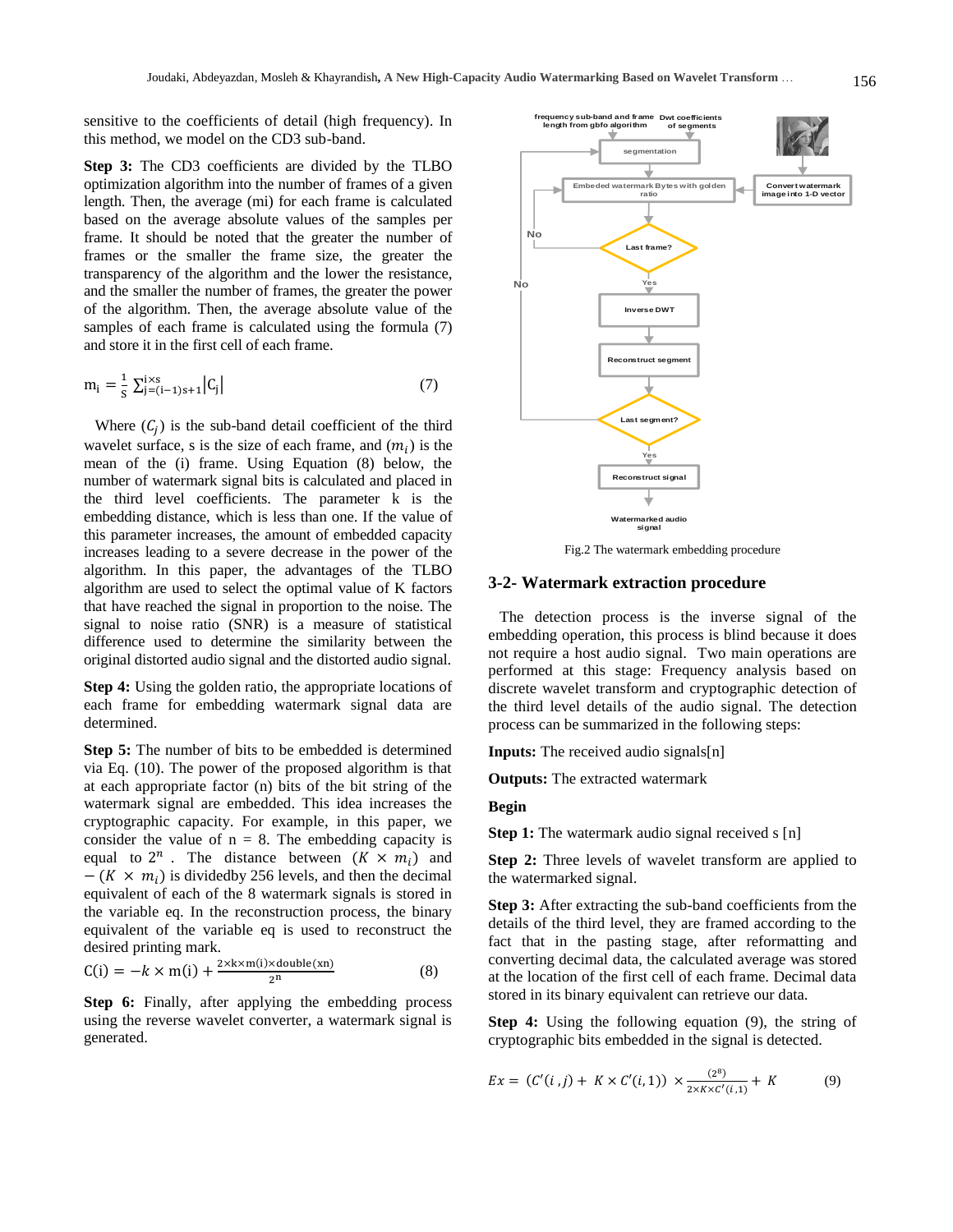**Last frame Yes segmention Take DWT of each segment Divide the selected sub-band into a set of Framing Extract Convert the frame into 1-D Array Convert the frame into 2-D matrix (Extracted watermark image) End No Received audio signal**

Fig.3 Block diagram of watermark extraction algorithm

In this paper, we define the objective function as

comparatively equal to Formula 10. The teacher training optimization algorithm performs the optimization by minimizing the objective function. Thus, the objective function is defined as follows:

$$
Fitness = A_1 \times SNR - A_2 \times BER + A_3 \times NC \quad (10)
$$

$$
A_1 = 1 + \frac{\beta_1}{\frac{SNR}{\alpha_1}}\tag{11}
$$

$$
A_2 = 1 + \frac{\beta_2}{\frac{-BER}{1 + e^{-\alpha_2}}}
$$
 (12)

$$
A_3 = 1 + \frac{\beta_3}{\frac{NC}{1 + e^{\alpha_3}}} \tag{13}
$$

In the above equation, the coefficients  $A_1$ , A2, and which are related to the parameters SNR, BER, and NC are variable and they adapt their program function to the objective function. According to coefficient  $A_1$ , if the SNR value decreases for any reason, the denominator of the fraction decreases in the same way. As a result,  $A_1$  increases, and the algorithm increases the SNR. In coefficient  $A_3$ , if the NC value decreases for any reason, the denominator of the fraction decreases in the same way. As a result,  $A_3$  increases, and the algorithm increases the NC. But the coefficient  $A_2$  works the opposite of the coefficients  $A_1$  and  $A_3$ . Thus, if the value of BER increases, the denominator of the fraction also decreases and thus the coefficient  $A_2$  increases by a negative sign, indicating that the algorithm decreases the value of BER. The values of coefficients  $\beta_1$ ,  $\beta_2$ ,  $\beta_3$  are selected experimentally equal to 1, 50, and 20, and coefficients  $\alpha, \alpha_2, \alpha_3$  are set as 25, 0.05, and 1, respectively.

## **4- Experimental Results**

The method described in the previous section was implemented with Matlab 2019 software. This section presents the results of various tests performed on the proposed method. First, the sounds on which the cryptography was performed are identified [29]. These sounds are selected as common sounds on which other methods of cryptography are used in the experiments. We used the Lena image as the watermark image shown in Figure 4:



Fig.4 The watermark image

Loopy Music is an audio signal in which the carrier signal is chosen. To implement the watermarking procedure, an audio signal with 44100 HZ frequency is sampled and quantized with 16 bits. Then, by applying a three-level wavelet transform, the audio signal is divided into four subbands called are CA3, CD3, CD2, and CD1, respectively. Here, the CD3 sub-band was used to hide watermarks. We used the 8-coefficient Daubechies wavelet (db8) to decompose the audio signal. The simulation results also showed that by the best robustness against attacks would be achieved using Daubechies filter (db8). Using Equation 14, the signal-to-noise (SNR) value can be calculated. As it is clear from the formula, this parameter shows the similarity of the watermarked signal to the main signal. According to the International Federation Phonographic Industry (IFPI) standard, the SNR value must be at least 20dB and is calculated using Equation 14:

$$
SNR = 10 \log_{10} \frac{\sum_{n=0}^{N-1} X_0^2(n)}{\sum_{n=0}^{N-1} [X_0(n) - X_w(n)]^2}
$$
(14)

In Equation (14)  $X_0(n)$ ,  $X_w(n)$  signals are the main signal and the watermarked signal, respectively. The minimum acceptable value for this parameter is 20 db.

 $C'$  High-frequency sub-band samples of the third level of watermark signal wavelet decomposition.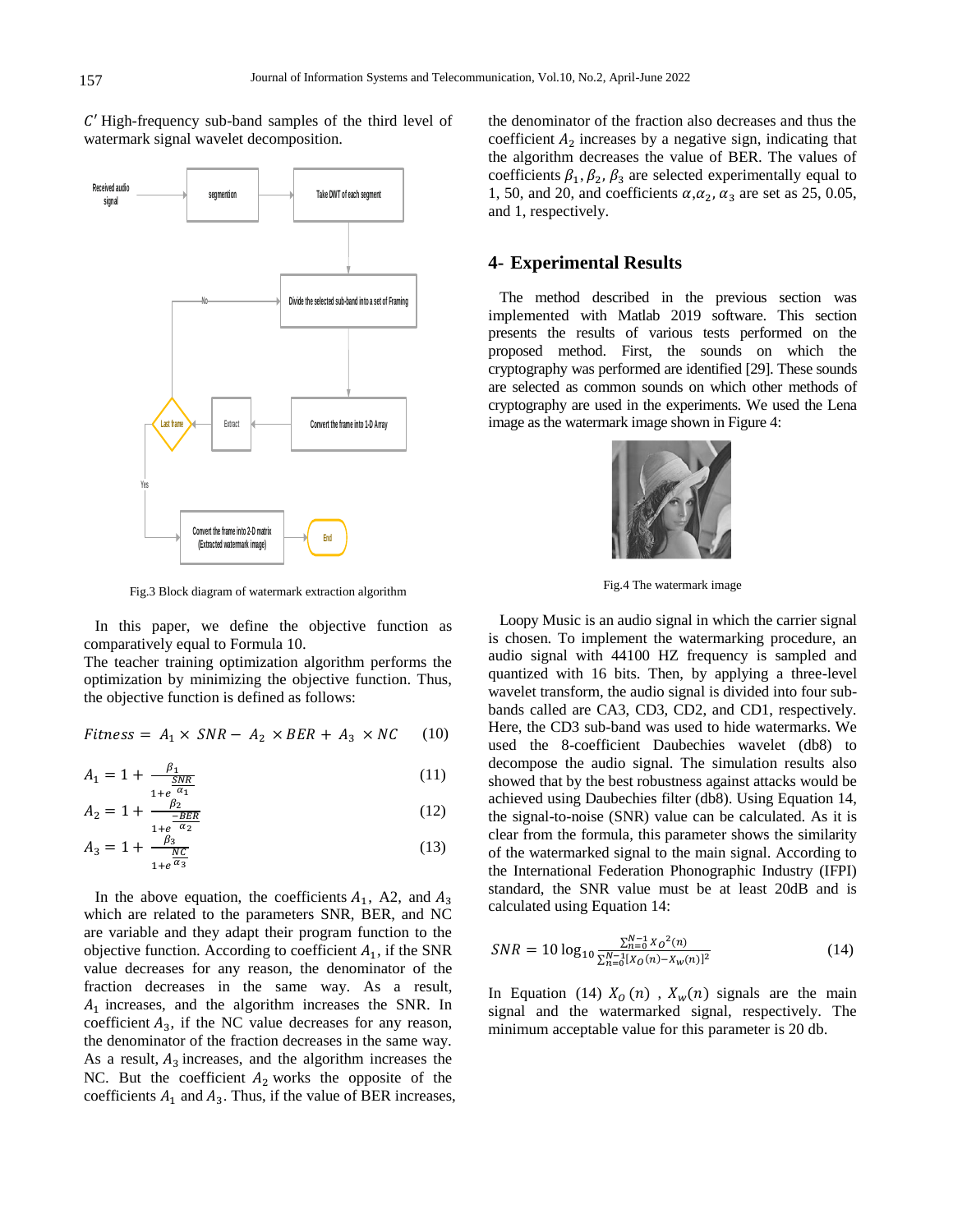#### **4-1- Subjective Testing**

We must test the final quality of the results of the original signal and the watermarked signal by the human auditory system. To do this, we select five volunteers and ask them to tell us the difference between the original signal and the watermarked signal. Degree of mental difference Degree (MDG). In Table 1, MDG  $=$  5.0 has the concept of excellent quality and degree  $MDG = 1.0$  indicates poor quality.

Table 1 ODG and MDG values with their descriptions

explanation | Quality | MDG values | ODG

|               |            |          | values |
|---------------|------------|----------|--------|
| Inconspicuous | Excellent  | 5.0      | 0.0    |
| Tangible      | Good       | 4.0      |        |
| Some Pesky    | Exhibition | 3.0      | -2     |
| Pesky         | Impaired   | 2.0      | -3     |
| Vary Pesky    | Bad        | $\Omega$ | -4     |

#### **4-2- Objective Testing**

The degree of objective difference (ODG) and the signal-to-noise ratio (SNR) are two important parameters for the objective evaluation of watermarked signals. In this article, we intend to compare and evaluate the proposed method with a focus on the previously presented methods and an assessment of these parameters. Using Equation 14, the signal-to-noise (SNR) ratio can be calculated. As is shown, this parameter shows the similarity of the watermarked signal to the main signal. According to the International Federation Phonographic Industry (IFPI) standard, the SNR value must be at least 20 dB according to Equation 14. The SNR values of the different signals that have been watermarked by the method presented as can be seen in Table 3. The ODG parameter is measured with EQUAL software [30]. The value of this parameter can vary from -4 (indicating that the applied changes are very annoying) to 0 (indicating that the applied changes are imperceptible). The SNR values of the different signals that have been watermarked by the method presented as can be seen in Table 2:

Table 2 The results of objective and subjective tests performed on the proposed method

| Audio files  | Objective<br>tests | <b>ODG</b> | Subjective test |  |
|--------------|--------------------|------------|-----------------|--|
|              | $SNR$ (dB)         |            | <b>MDG</b>      |  |
| <b>Blues</b> | 29.42              | $-0.56$    | 4.19            |  |
| Electronics  | 30.31              | $-0.16$    | 4.25            |  |
| Average      | 29.32              | $-0.321$   | 4.36            |  |

#### **4-3- Robustness Testing**

The BER (bit error rate) and NC (normalized correlation) are two important parameters used for evaluating the resistance of watermarked signals. Equations 15 and 16 show how to calculate these two parameters:

$$
NC = \frac{\sum_{i=1}^{M length} \sum_{j=1}^{Mwidth} [M(i,j)M'(i,j)]}{\sum_{i=1}^{M length} \sum_{j=1}^{Mwidth} [M(i,j)]^2}
$$
(15)

$$
BER\ (W\ ,\bar{W})=\frac{\sum_{i=1}^{M}\sum_{j=1}^{M}W(i,j)\oplus\bar{W}(i,j)}{M\times M}
$$
 (16)

Table 3 The assessment of the resistance of the proposed design against Stir-mark attacks for BER and NC

| <b>Audio file</b> | <b>Attack Type</b> | NC     | <b>BER</b><br>(9/0) |
|-------------------|--------------------|--------|---------------------|
|                   | Nothing            | 0.9989 | 0.1879              |
| Electronic        | Lsbzero            | 0.9831 | 0.9412              |
|                   | fft real reverse   | 0.9642 | 0.6721              |
|                   | fft invert         | 0.9721 | 5.3446              |
|                   | Addsinus           | 0.9916 | 0.9412              |
|                   | addbrumm 2100      | 0.9933 | 0.7514              |
|                   | rc_highpass        | 0.9845 | 0.9654              |
| Average           |                    | 0.9839 | 1.4005              |
|                   | Nothing            | 0.9899 | 0.7325              |
| <b>Blues</b>      | Lsbzero            | 0.9731 | 1.8123              |
|                   | fft real reverse   | 0.9754 | 2.9478              |
|                   | fft invert         | 0.9768 | 1.0841              |
|                   | Addsinus           | 0.9842 | 1.7367              |
|                   | addbrumm 2100      | 0.9657 | 0.8579              |
|                   | rc_highpass        | 0.9731 | 1.1124              |
| Average           |                    | 0.9768 | 1.4689              |

#### **4-4- Data Ccapacity Result**

Capacity refers to the number of bits stored per second of the host sound and is expressed as bits per second. Capacity is calculated via the following equation:

$$
payload = \frac{\text{Total bits of watermark}}{\text{time of host audio}} \tag{17}
$$

Table 4 Comparison the proposed design with other methods in terms of capacity and intangibility

| Watermarking<br>schemes                                 | capacity (bps) | Average of ODG      | Average of<br>$SNR$ ( $dB$ ) |
|---------------------------------------------------------|----------------|---------------------|------------------------------|
| [13]                                                    | 8005           | N/A                 | 21.03                        |
| $[14]$                                                  | 34.14          | N/A                 | 34.14                        |
| $[15]$                                                  | 229            | N/A                 | >40                          |
| [16]                                                    | 196            | N/A                 | > 20                         |
| $[17]$                                                  | 7000 to 8000   | N/A                 | 21 to 36                     |
| [18]                                                    | 159            | $-0.36$ to $-0.81$  | 24                           |
| $[19]$                                                  | 301.46         | $-0.151[\pm 0.133]$ | 20.14                        |
| [20]                                                    | 1000 to 2000   | N/A                 | 20.21                        |
| [21]                                                    | 2100 to 3125   | N/A                 | 58 to 69                     |
| [22]                                                    | 56.5           | $-0.21$ to $-1$     | > 20                         |
| [23]                                                    | 2500           | $-0.35$             | 35.95                        |
| [24]                                                    | 4884           | N/A                 | 37.92                        |
| [25]                                                    | 41.19 to 53.87 | N/A                 | 31.0786                      |
| $[26]$                                                  | 1 to 8000      | $-0.35$ to $-1.57$  | 33 to 58                     |
| $[27]$                                                  | 598.34         | $-0.18$ to $-0.46$  | 49.8093                      |
| [28]                                                    | 562.4          | 4.6 to 4.8          | 50.4                         |
| Proposed                                                | 13000          |                     | 29.68                        |
| N/A means no report is found in the watermarking scheme |                |                     |                              |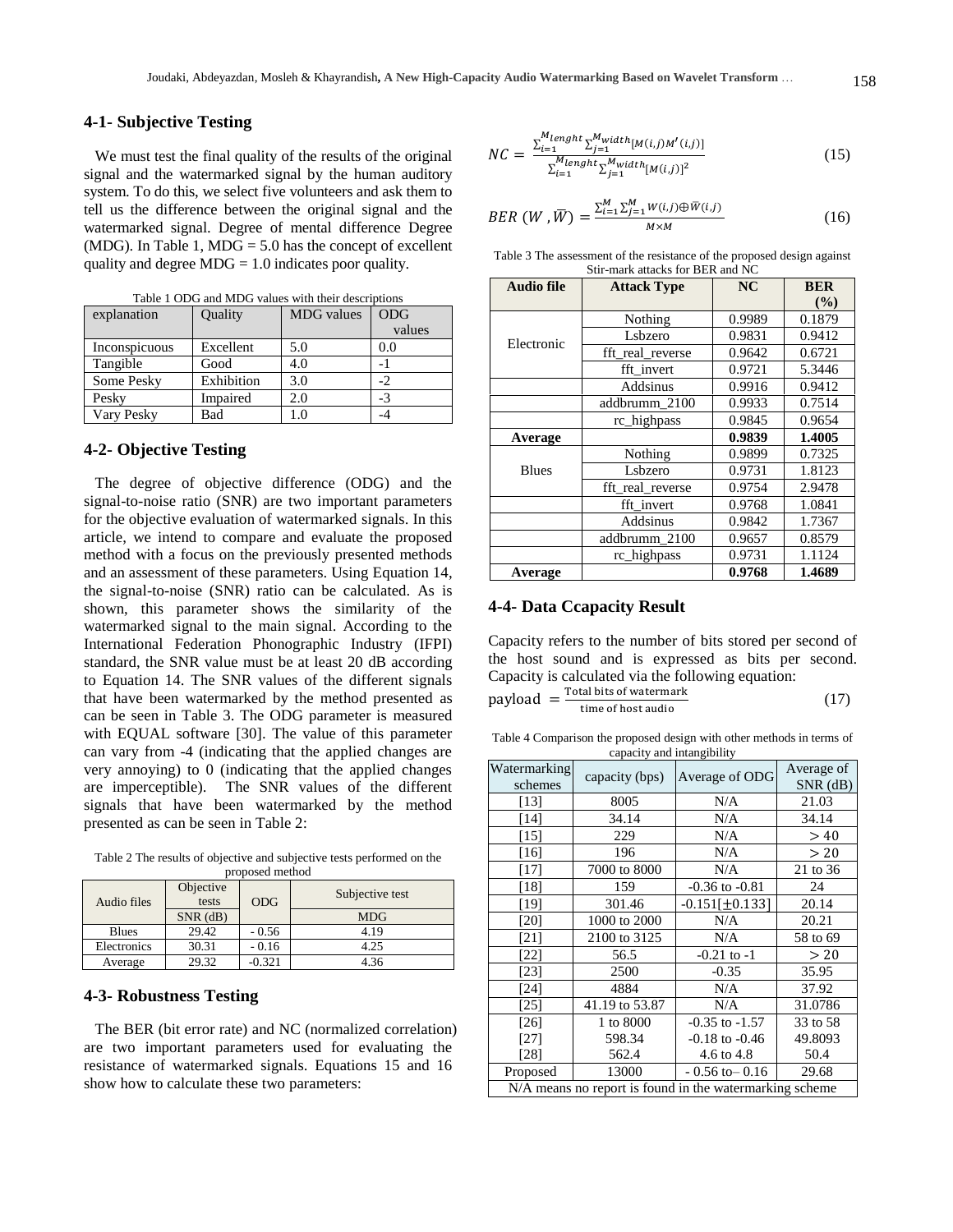<u>a sa Ting</u>

T

| <b>Scheme</b> | <b>BER</b><br>(%)           | d<br>capacit<br>$y$ (bps)      | Payloa Averag<br>e of<br><b>SNR</b><br>(dB) | <b>Blin</b><br>$\mathbf d$ | <b>Average of</b><br><b>ODG</b>                                                | Opti-<br>method          |
|---------------|-----------------------------|--------------------------------|---------------------------------------------|----------------------------|--------------------------------------------------------------------------------|--------------------------|
| $[13]$        | 0.0<br>to 30                | 8005                           | 21.03                                       | <b>Blind</b>               | N/A                                                                            | N/A                      |
| $[14]$        | 0 <sub>to</sub><br>4.0039   | 34.14                          | 34.14                                       | Blind                      | N/A                                                                            | GА                       |
| $[15]$        | 10323<br>×<br>$10^{-4}$     | 229                            | > 40                                        | Sami<br>Blind              | N/A                                                                            | N/A                      |
| $[16]$        | 0.0 <sub>to</sub><br>0.56   | 196                            | > 20                                        | Blind                      | N/A                                                                            | SVD-<br>Quantizatio<br>n |
| $[17]$        | 0 to 13                     | 7000 to<br>8000                | 21 to 36 Blind                              |                            | N/A                                                                            | N/A                      |
| $[18]$        | 0 to<br>24.18               | 159                            | 24                                          | Sami<br><b>Blind</b>       | $-0.36$ to $-0.81$                                                             | <b>GA</b>                |
| $[19]$        | 1005                        | 301.46                         | 20.14                                       | <b>Blind</b>               | 0.151<br>±0.133]                                                               | <b>VDVM</b>              |
| $[20]$        | 0.11                        | $1000$ to<br>2000              | 20.21                                       |                            | N/A                                                                            | N/A                      |
| $[21]$        | 0.0059                      | 2100 to<br>3125                | 58 to 69 Blind                              |                            | N/A                                                                            | N/A                      |
| $[22]$        | 0.0 <sub>to</sub><br>5      | 56.5                           | > 20                                        | <b>Blind</b>               | $-0.21$ to $-1$                                                                | N/A                      |
| $[23]$        | 0.0 <sub>to</sub><br>0.35   | 2500                           | 35.95                                       | Sami<br>Blind              | $-0.35$                                                                        | <b>DWPT</b>              |
| $[24]$        | 0.0 <sub>to</sub><br>5.17   | 4884                           | 37.92                                       | Blind                      | N/A                                                                            | N/A                      |
| $[25]$        | 0.0 <sub>to</sub><br>5.0781 | $\overline{41.19}$ to<br>53.87 | 31.0786 Blind                               |                            | N/A                                                                            | N/A                      |
| $[26]$        | $-0.32$<br>$to -$<br>1.57   | 1to8<br>000                    |                                             |                            | 33 to 58 Blind -0.35 to -1.57                                                  | N/A                      |
| $[27]$        | 1.3644                      |                                |                                             |                            | 598.34 49.8093 Blind -0.18 to -0.46                                            | Fuzzy                    |
| $[28]$        | 0.0369                      | 562.4                          | 50.4                                        | None<br>Blind              | N/A                                                                            | N/A                      |
| Propose<br>d  | 1.4698                      | 13000                          | 29.68                                       | <b>Blind</b>               | $-0.56$ to-<br>0.16<br>N/A means no report is found in the watermarking scheme | <b>TLBO</b>              |

Table 5 Comparing the proposed watermarking scheme with the previous works

# **5- Conclusion**

This paper presented a new, high-capacity, DWT-based watermark audio signal-blind approach. In the proposed algorithm, to further increase power and transparency, the third-level sub-band coefficients were framed and then the average of each frame was calculated. The TLBO algorithm was used to determine the appropriate frame length and appropriate embedding range. In addition, the proposed method is blind method, which means that when the print signal is retrieved, the original signal is not required. The experimental results showed that the proposed method has an excellent SNR signal quality of about 29.68 dB and a very good capacity (about 13 kbps). It also has good resistance against sound processing attacks such as MP3 compression attacks, filtering, sampling reduction, etc.

#### **References**

- [1] Swanson MD, Zhu B, Tewfik AH, Boney L. Robust audio watermarking using perceptual masking. Signal processing. 1998, pp.337-355.
- [2] Liu W, Hu AQ. A sub-band excitation substitute based scheme for narrowband speech watermarking. Frontiers of Information Technology & Electronic Engineering. 2017, pp.627-643.
- [3] Xia Z, Wang X, Zhang L, Qin Z, Sun X, Ren K. A privacypreserving and copy-deterrence content-based image retrieval scheme in cloud computing. IEEE transactions on information forensics and security. 2016, pp.2594-2608.
- [4] Nguyen TS, Chang CC, Yang XQ. A reversible image authentication scheme based on fragile watermarking in the discrete wavelet transform domain. AEU-International Journal of Electronics and Communications. 2016, pp.1055- 1061.
- [5] Sun L, Xu J, Liu S, Zhang S, Li Y, Shen CA. A robust image watermarking scheme using Arnold transform and BP neural network. Neural Computing and Applications. 2018, pp.2425-2440.
- [6] slam M, Roy A, Laskar RH. SVM-based robust image watermarking technique in LWT domain using different subbands. Neural Computing and Applications. 2020, pp.1379- 1403.
- [7] Katzenbeisser S, Petitcolas FA. Digital watermarking. Artech House, London. 2000; 2.
- [8] Nejad MY, Mosleh M, Heikalabad SR. LSB-based quantum audio watermarking using MSB as arbiter. International Journal of Theoretical Physics. 2019, pp.3828-3851.
- [9] Rasti P, Samiei S, Agoyi M, Escalera S, Anbarjafari G. Robust non-blind color video watermarking using QR decomposition and entropy analysis. Journal of Visual Communication and Image Representation. 2016, pp.838- 847.
- [10] Bhardwaj A, Verma VS, Jha RK. Robust video watermarking using significant frame selection based on the coefficient difference of lifting wavelet transform. Multimedia Tools and Applications. 2018, pp.19659-19678.
- [11] Ali M, Ahn CW. An optimal image watermarking approach through cuckoo search algorithm in the wavelet domain. International Journal of System Assurance Engineering and Management. 2018, pp.602-611.
- [12] Mehta R, Rajpal N, Vishwakarma VP. Robust image watermarking scheme in lifting wavelet domain using GA-LSVR hybridization. International Journal of Machine Learning and Cybernetics. 2018, pp.145-161.
- [13] Fallahpour M, Megias D. Robust high-capacity audio watermarking based on FFT amplitude modification. IEICE TRANSACTIONS on Information and Systems. 2010, pp.87- 93.